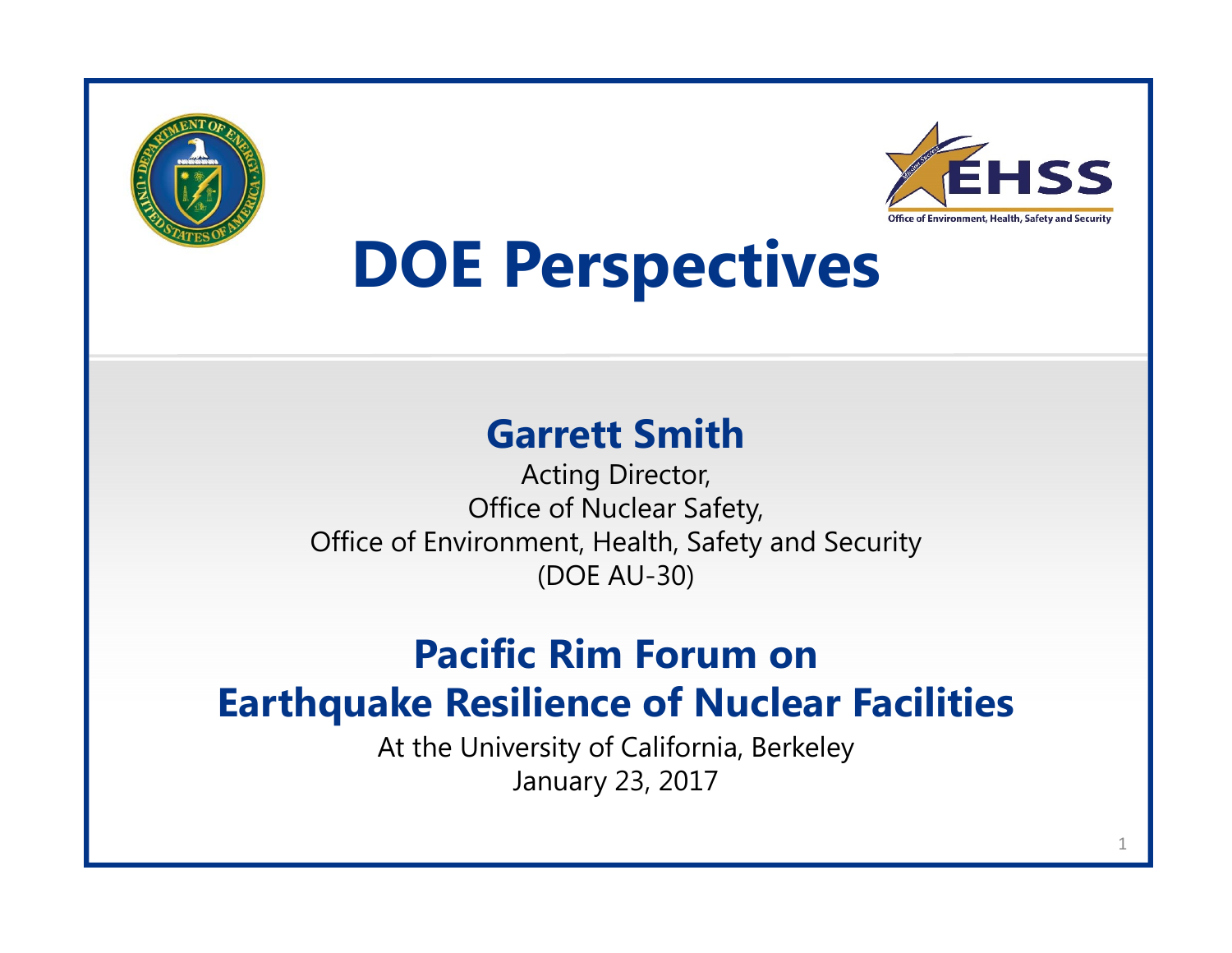

### **DOE AU Mission**



**To provide corporate leadership and strategic approaches for protecting DOE's workers, the public, the environment, and national security assets.**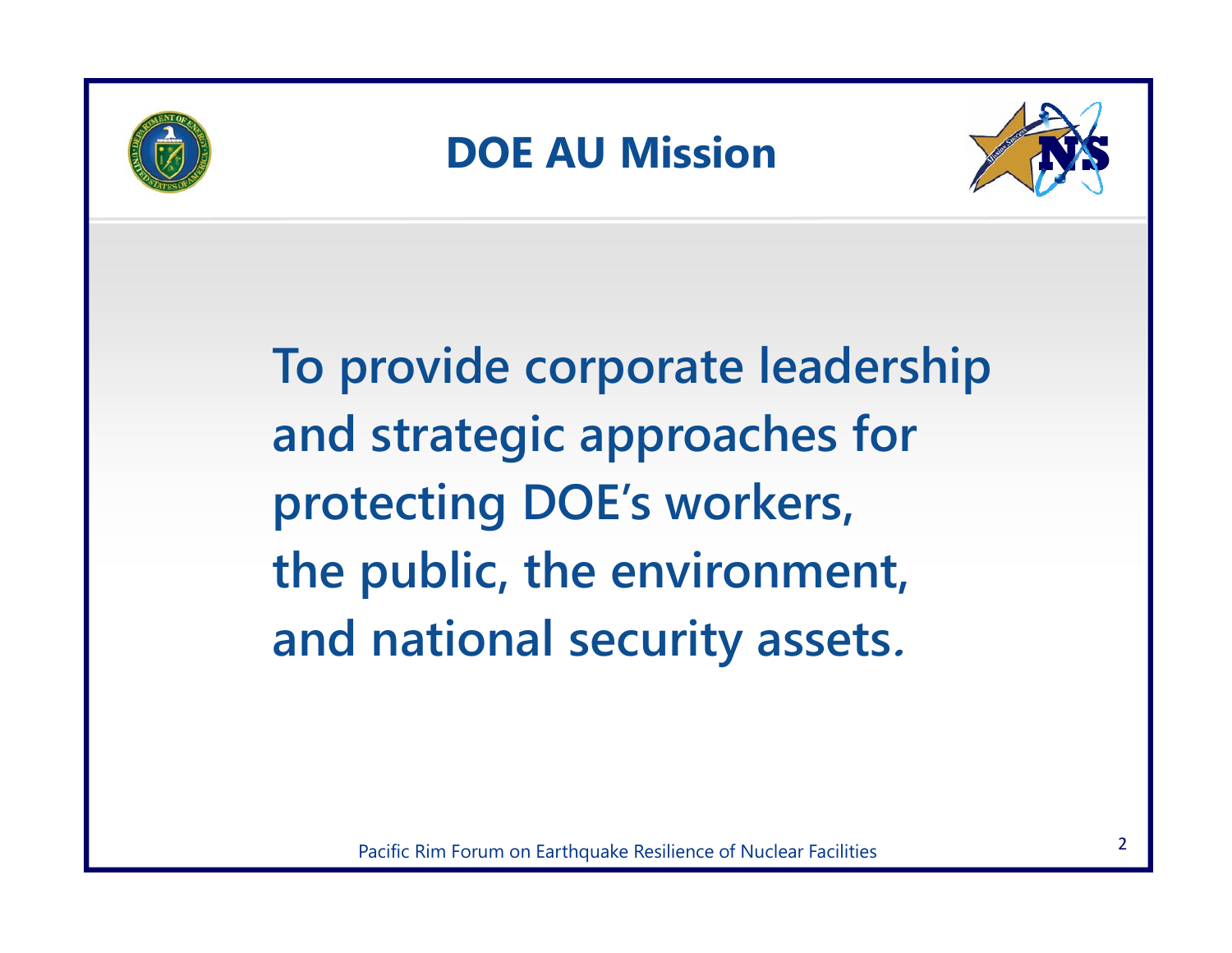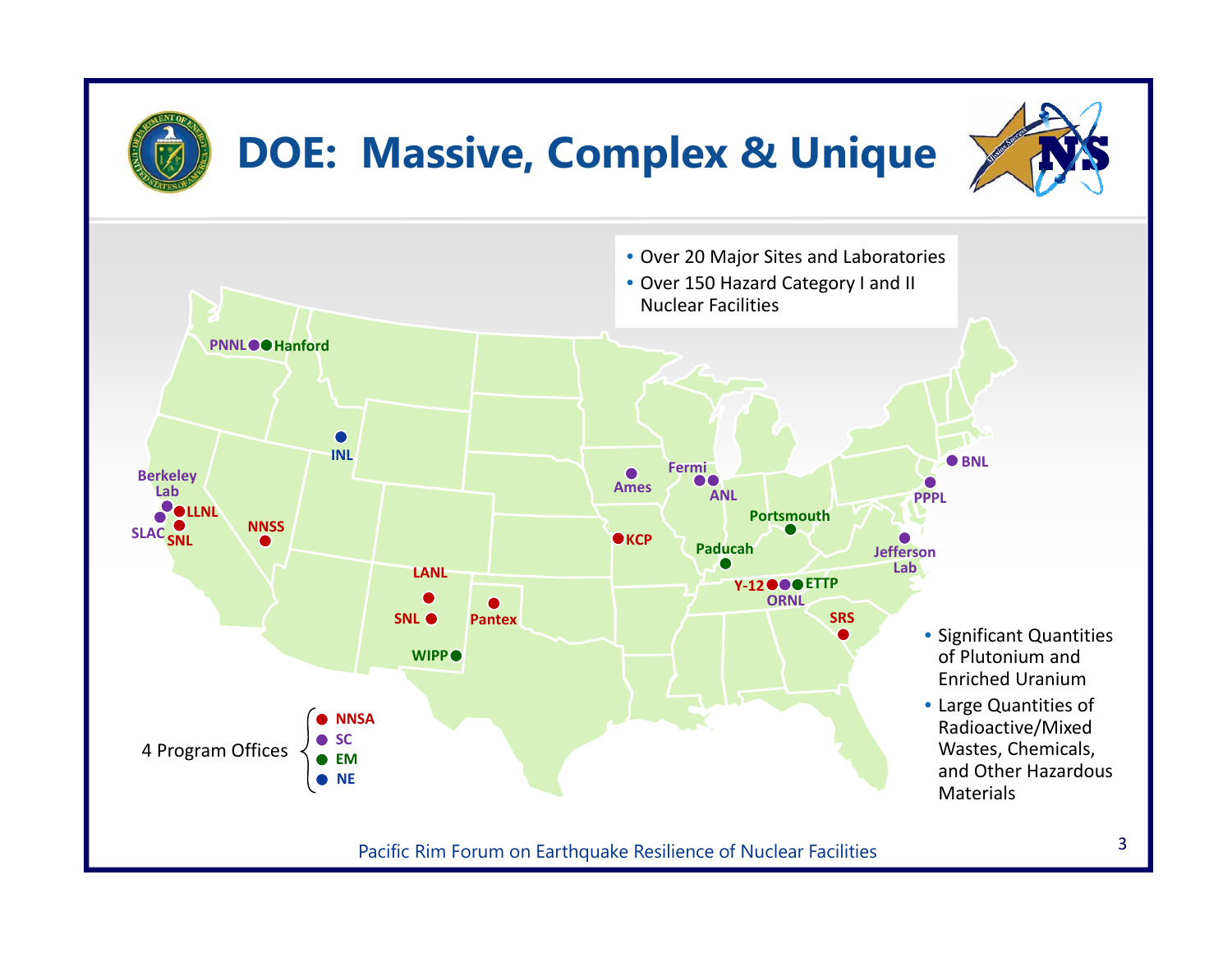

## **DOE Safety Policy Structure**



- Atomic Energy Act
- 10 CFR 830, *Nuclear Safety Management*
- DOE Order 420.1C, *Facility Safety*
- DOE-STD-1020-2016, *Natural Phenomena Hazards Analysis and Design Criteria for DOE Facilities*
- Industry Standards (e.g., ANSI/ANS-3.11-2015, ASCE/SEI 41-13, etc.)

**"A technology having inherent public risk, a technology which is still new and evolving, must be built upon rising standards of excellence."** 

– Hyman Rickover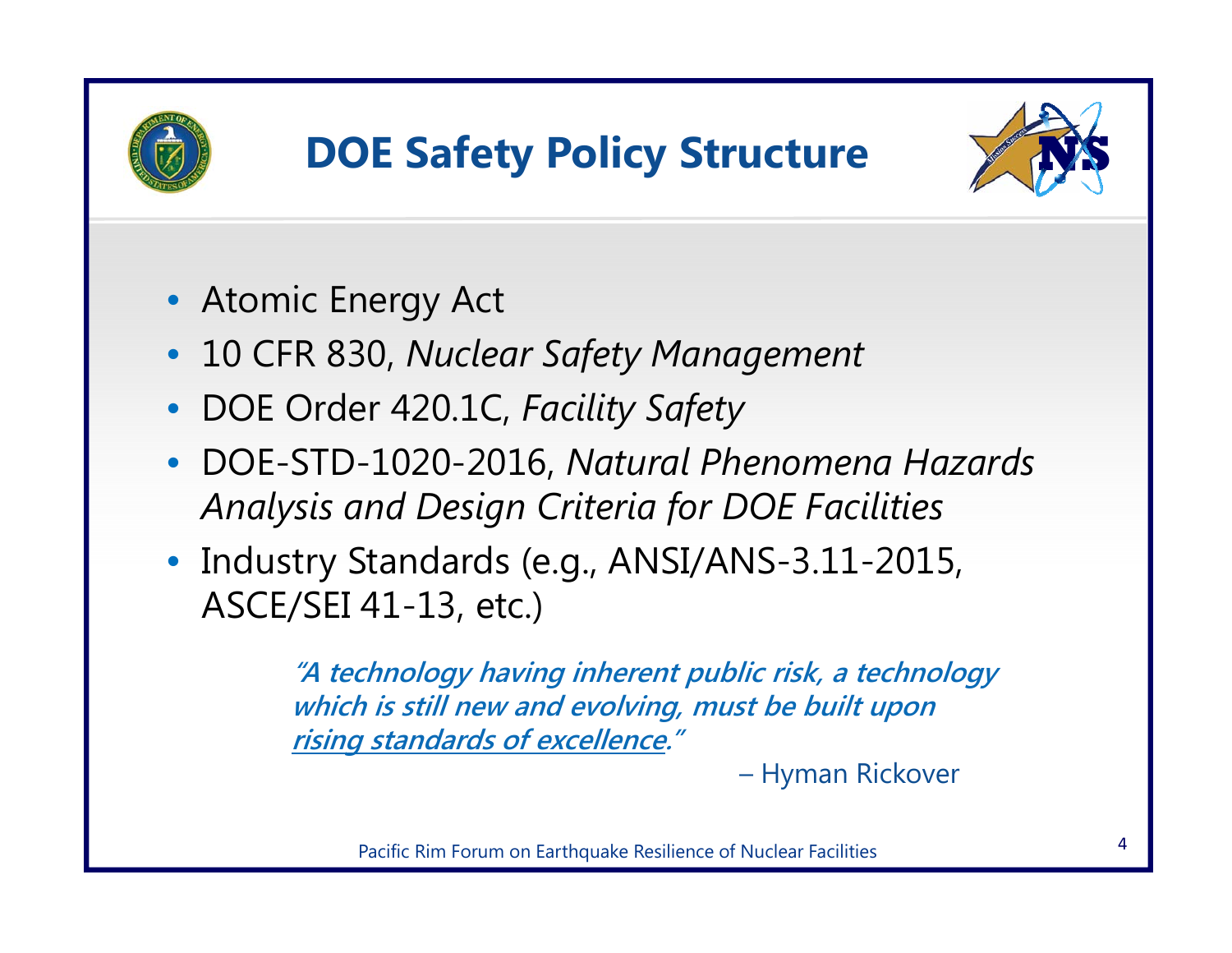



- Updated requirements and guidance for NPH design broadened types of NPH (DOE-STD-1020-2016)
- Updated 10-year Review and Update Process for NPH Assessments (DOE O 420.1C, DOE-STD-1020-2016)
- Formalized Design Upgrade Analysis Process (DOE-STD-1189-2016)
- Introduced "Inherently Safer Design" Concepts and Requirements for new DOE projects/modifications (DOE-STD-1189-2016)
- Updated guidance and implementation for mitigating Beyond Design Basis Event (DOE OE 2013-1, DOE-STD-3009-2014)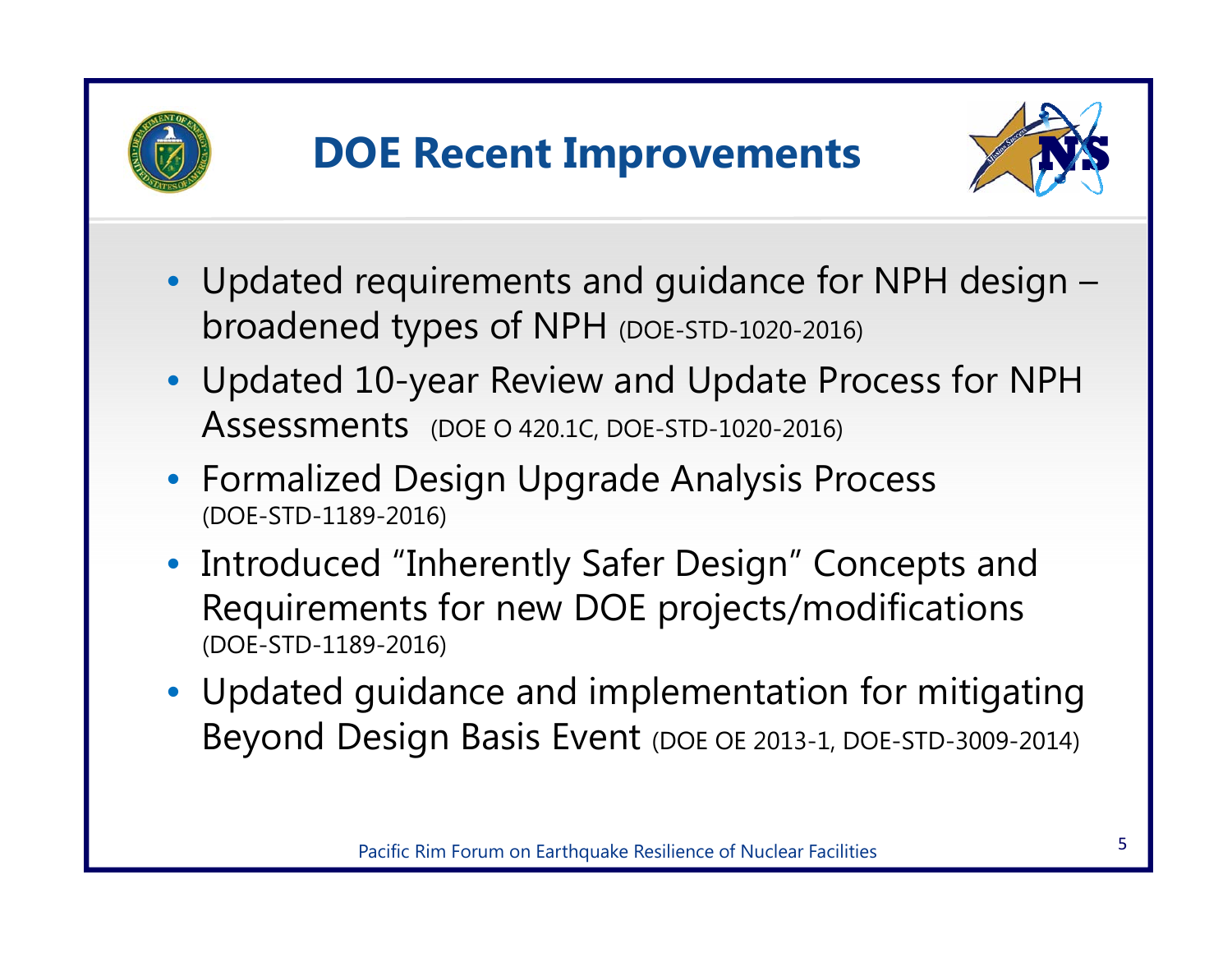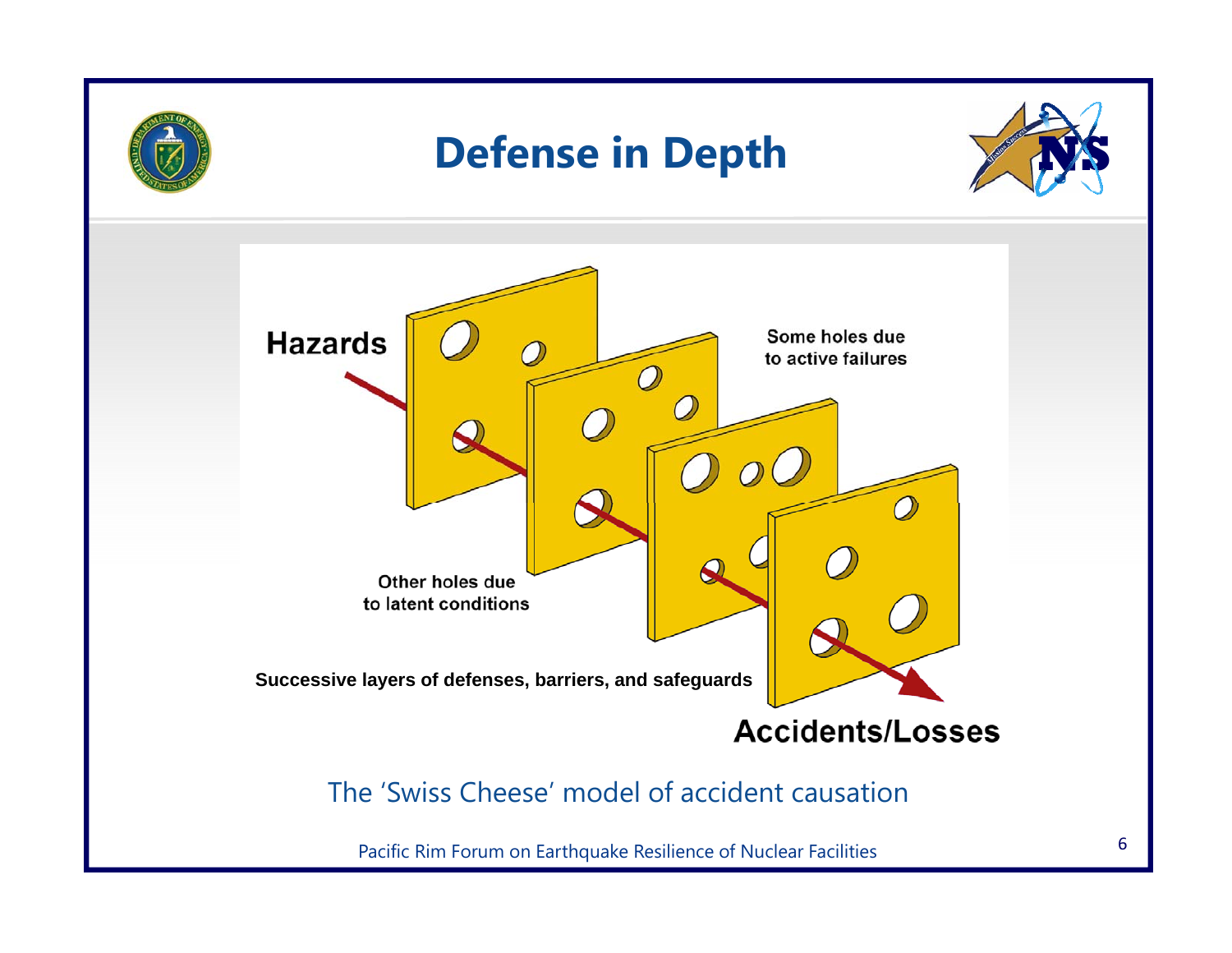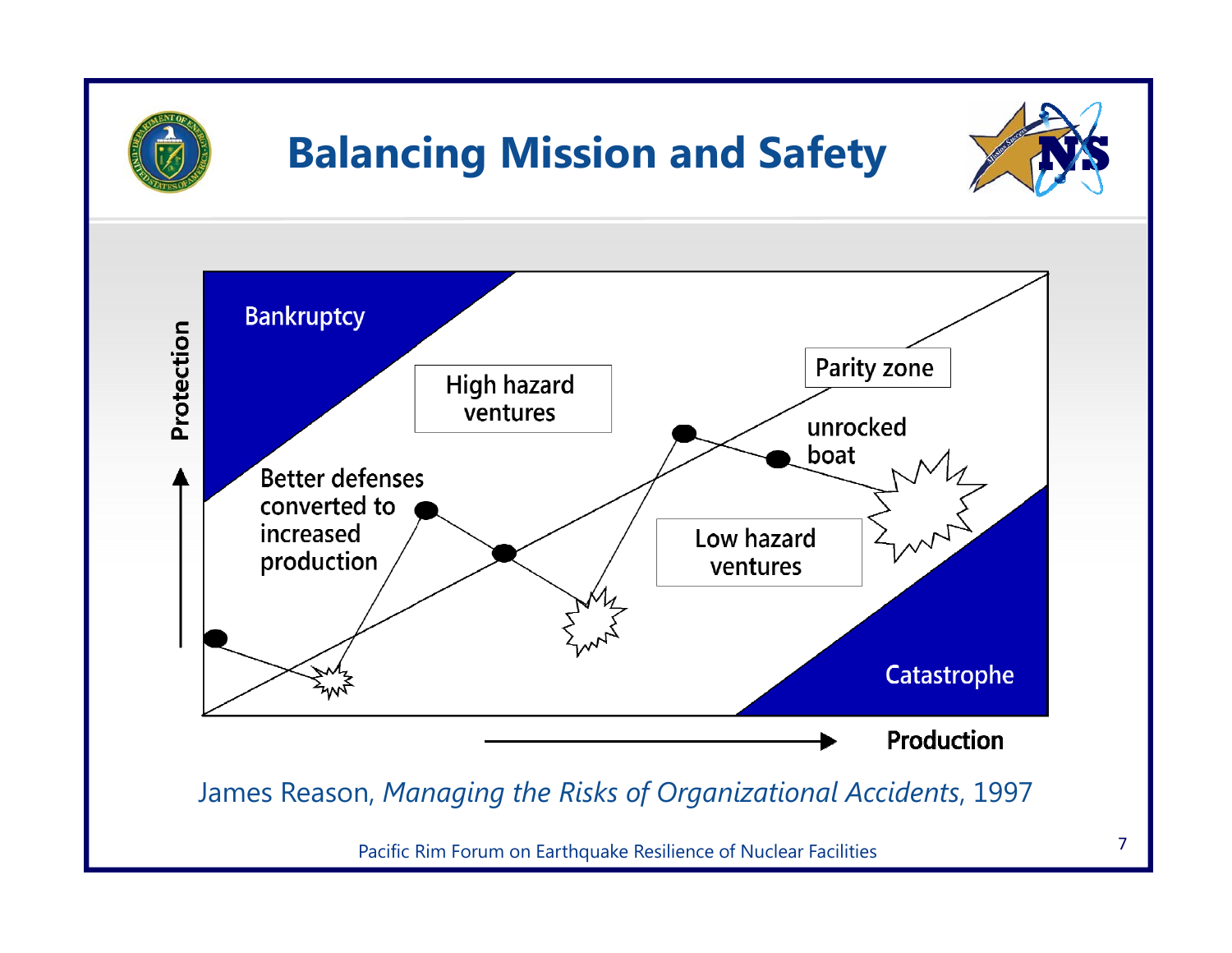

### **Line Management Responsibility for Safety**



- DOE Safety Management Principle: Line Management Responsibility for Safety (DOE P 450.4)
- DOE Program offices responsible/accountable for:
	- Accepting risk of operations; Balancing safety and mission
	- $-$  Flowing down safety management requirements
	- $-$  Reviewing adequacy of 10-year review of NPH assessment and making associated design upgrade decisions based on results
	- Accepting BDBE plans and preparation
- DOE Contractors design/operate facilities within DOE requirements and approved safety analyses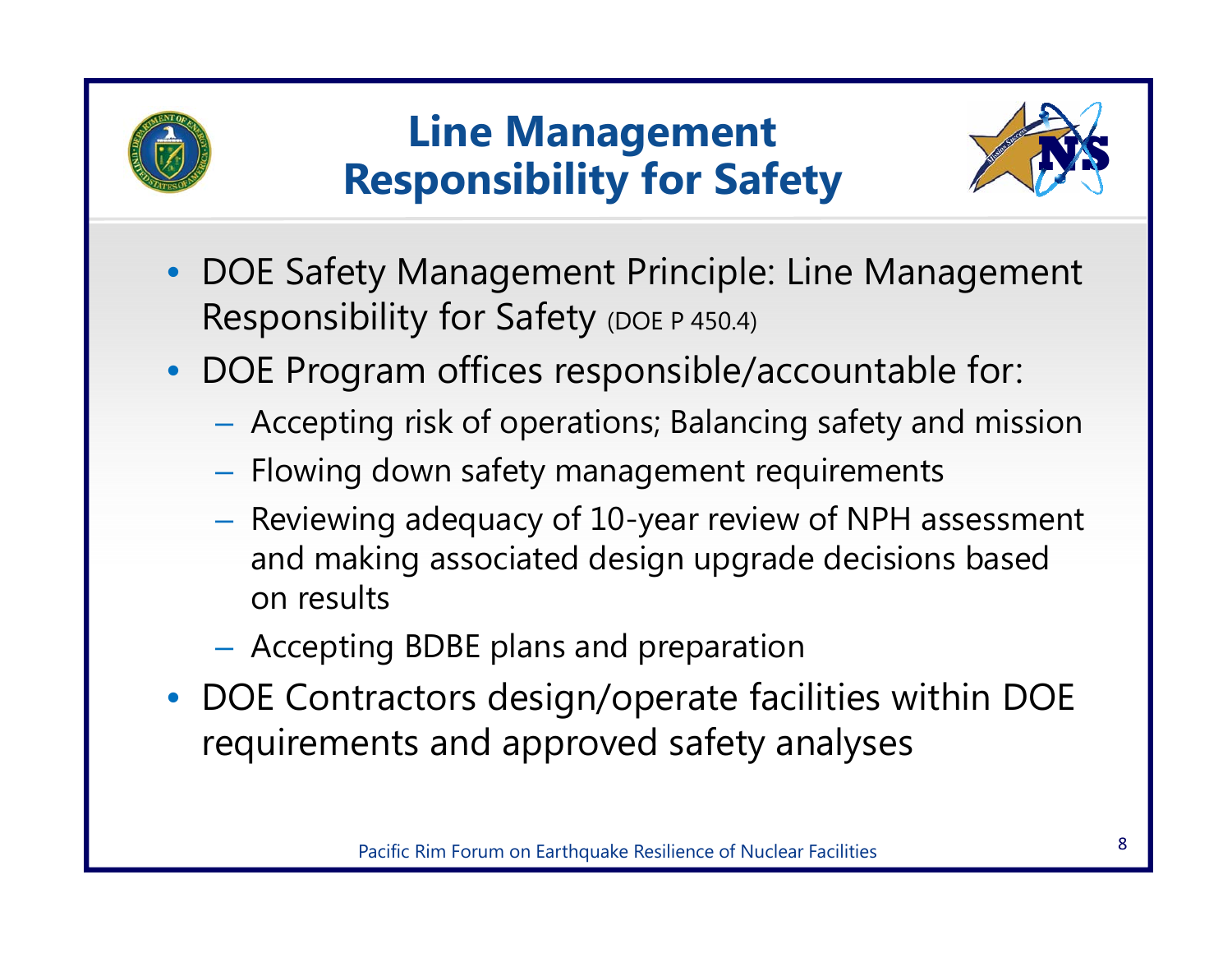

## **Context for Ongoing Discussions**



- $\bullet$ Robust Safety Policy Structure
- $\bullet$ Continually Rising Standards of Excellence
- •Continuous Learning About NPH and Design
- Strategies for Both Prevention & Mitigation
- •Balancing Mission and Safety

**"If eternal vigilance is the price of liberty, then chronic unease is the price of safety."** 

– James Reason